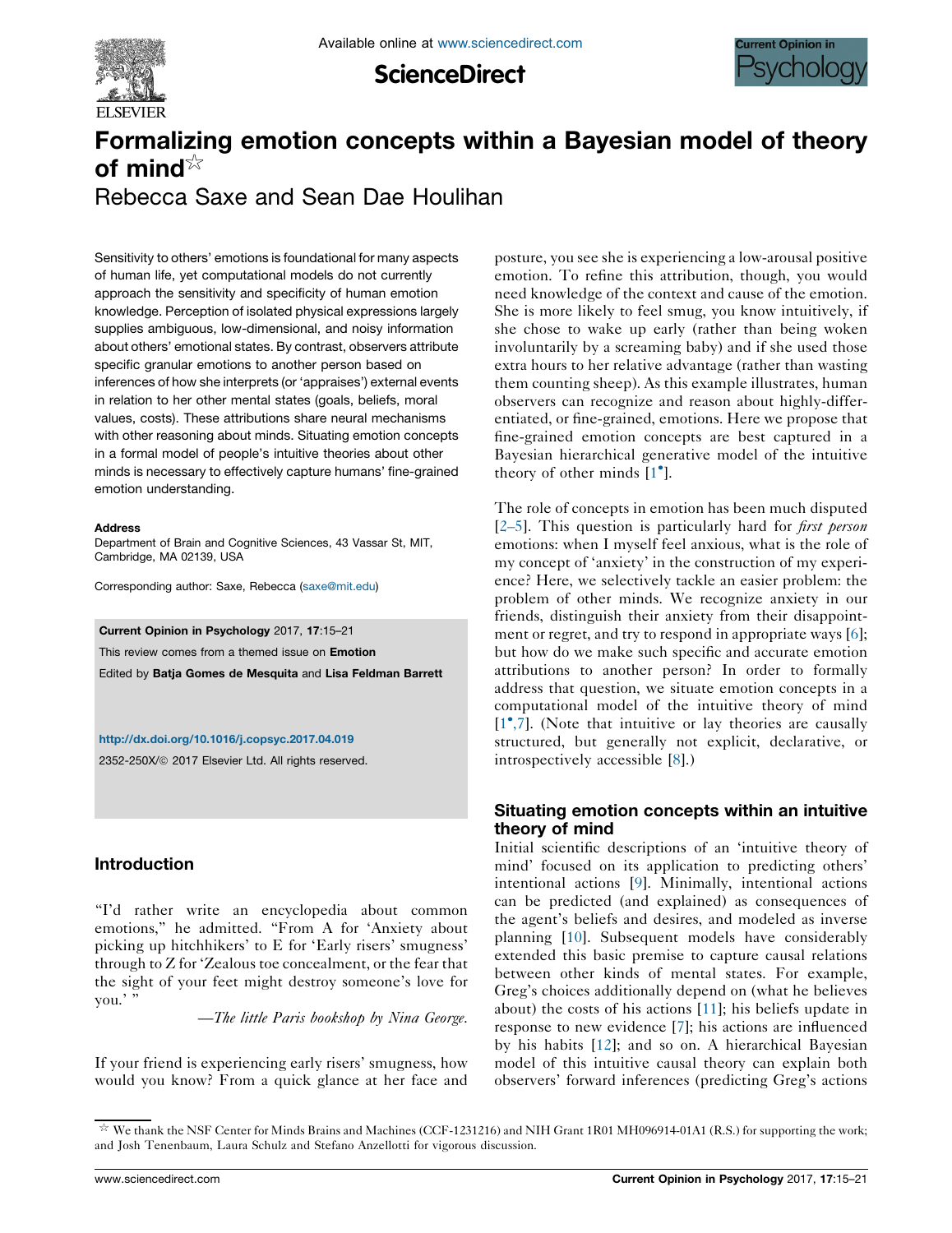given his beliefs and desires) and inverse inferences (inferring Greg's beliefs and desires given his actions) [\[10](#page-4-0)].

People readily incorporate emotions in their intuitive reasoning about other minds [[13–15\]](#page-4-0) but only recently have computational models oftheory of mind been elaborated to include emotion concepts. Minimally, in the intuitive theory, emotions (or emotional reactions) are caused by how the person interprets (or 'appraises') external events in relation to his other mental states (goals, beliefs, moral values, costs, traits, etc.; Figure 1). For example, Greg's emotional reactions will depend on whether (according to Greg) external eventsfulfill his goals, contradict his beliefs, reduce the constraints or costs of his preferred actions, violate his values, and so on. As with intentional actions, the same intuitive theory also supports inverse inferences. In the intuitive theory, emotions (which are internal mental states) cause emotional expressions (which are externally observable behaviors), so observers can use perceived emotional behaviors to infer underlying emotions (i.e., perform an inverse inference from observed effects to unobserved cause). Situating emotion concepts within the intuitive theory of mind in this way may seem obvious, buthasmany ramifications, some of whichwe explore in the remainder of this article.

# Specificity and development of emotion inference

First, this approach offers a natural, systematic way to formalize highly-differentiated predictions of others'





A box and arrow simplification of part of the intuitive causal theory of other minds. Ovals denote unobservable, internal states; rectangles are externally observable. Constraints include appraisals of the costs of actions, what is possible, what is controllable, and other beliefs. Goals and values include both local goals and intentions, but also long term values like relationships and status, and therefore can directly influence expressions. At the core of the model is the inferred 'appraisal' process: interpreting external events through the lens of their relevance for one's goals, beliefs, costs, and so on. Inferred appraisals cause emotions (internal states) which cause expressions (observable behaviors). An observer can therefore predict emotions based on inferred appraisals (following the causal arrows) or from the observed expressions (inverse of the causal arrows). Compare similar models in Refs. [[14,18](#page-4-0)\*\*,19].

emotions, and the links between those predictions and the rest of our sophisticated reasoning about other minds. Although no existing model has yet fulfilled this promise, parts of the intuitive theory of mind have already been well-described in Bayesian generative causal models [[16](#page-4-0)<sup>°</sup> [,17\]](#page-4-0). Capitalizing on this progress, the same formalizations can be used to model (some) human emotion predictions. For example, in a simple lottery context, two parameters of the target's appraisal could be inferred directly from a description of the event—his overall reward, and his prediction error—and combined to capture in quantitative detail the emotions that observers predicted  $[18\text{°}$ . Relatedly, Wu *et al.* showed [participants](#page-4-0) simple moral scenarios, in which Grace puts white powder in another girl's coffee [[19\]](#page-4-0). The powder turns out to be poison, and the girl dies. Participants use Grace's smiling facial expression to infer both that Grace knew the powder was poison, and that she wanted the girl to die. These inferences could be precisely described as inverse inferences in the participants' intuitive theory of mind. (In the real world, observers make similarly momentous inverse inferences based on emotional reactions [[20,21](#page-4-0)].)

Even children's earliest understanding of others' emotions implies (simple) inferred appraisals. Based on an agent's observed motion path (and a principle of rational action), preverbal infants can infer the agent's goal (e.g., to get over the wall); then, relative to that goal, infants can distinguish between outcomes that the agent would appraise as goal-consistent or not [[22\]](#page-4-0). Critically, by 10 months old, infants also appear to predict a relevant emotion (or affective state) that causes subsequent expressions (laughing or crying) and are surprised if the agent whose goal was fulfilled then shows a negativevalence behavior, crying  $[23\bullet]$  (see also [Ref.](#page-4-0) [[24\]](#page-4-0)). During development, children's intuitive theory of mind becomes more sophisticated, and their third-person emotion attributions follow suit [[15,25–30](#page-4-0)]. (Note that while some developmental psychologists reserve the term 'theory of mind' for a meta-representational understanding of beliefs, e.g., [\[30](#page-5-0)], here the Bayesian model of theory of mind is a generative causal theory, encompassing goals and actions as well as beliefs, costs, and values [[10,16](#page-4-0) ].)

The long-term goal, however, is not just to capture one or two components of observers' emotion knowledge; rather, it is to develop a formal model that captures all of the same inferred appraisals as human observers do. Promising for this line of work, when given human labels for the target's appraisals, computational models can already capture a relatively wide and differentiated range of human emotion predictions. Two recent studies provide converging evidence. Using human ratings for 25 appraisal features, a model correctly chose an emotion label (out of 14) for 51% of 6000 real-life events; only 10% of the model's choices were judged 'wrong' by human observers [\[31](#page-5-0)]. Similarly, using human ratings for 38 inferred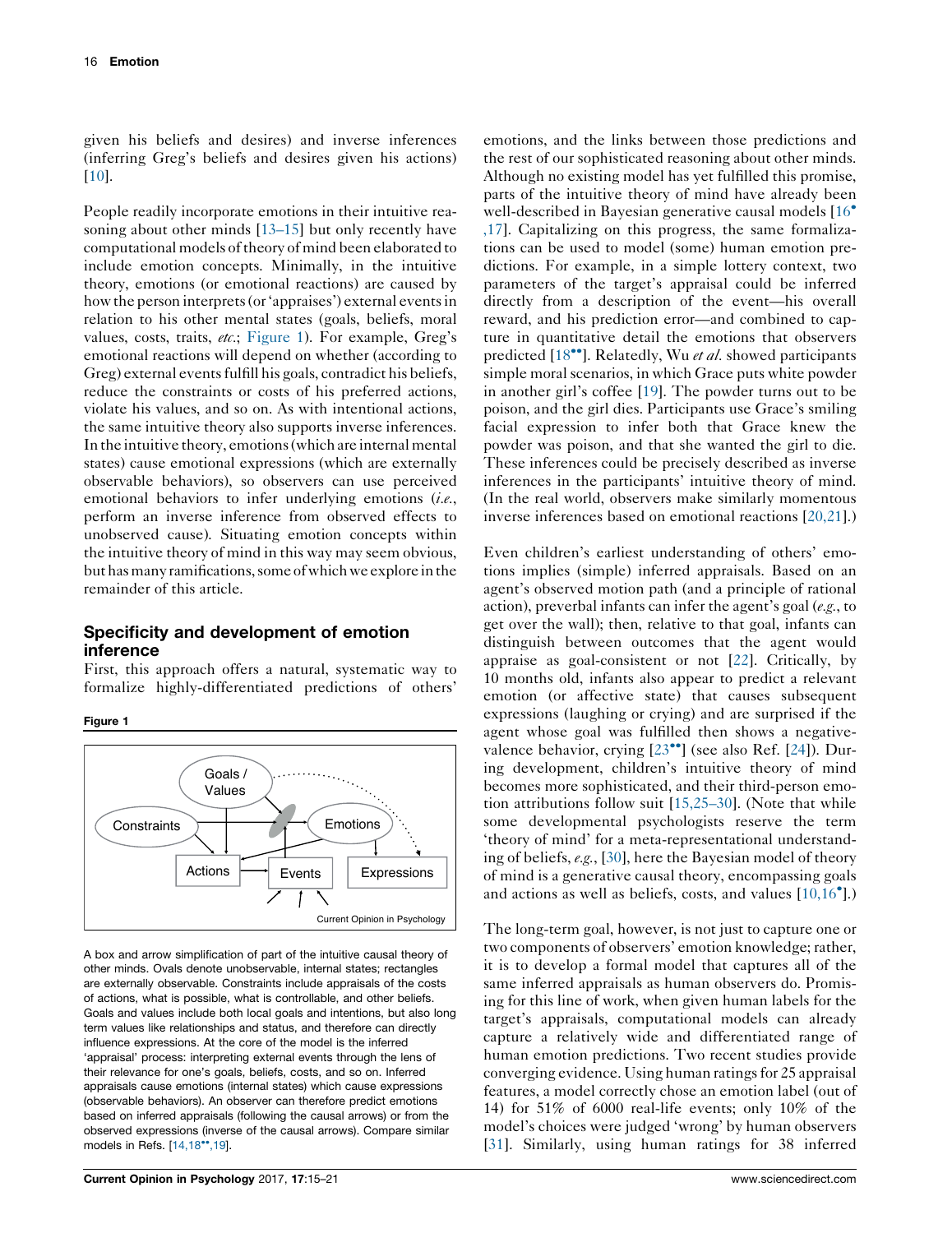appraisals, a simple model correctly chose the emotion label (out of 20) for 57% of 200 short stories; human accuracy on the same test was  $63\%$  [32<sup> $\bullet$ </sup>]. These [models](#page-5-0) do not yet capture the link from the event to the target's values, goals, beliefs, and costs, and thus to inferred appraisals. Still, the models' success suggests that once these links are included, the intuitive theory of mind will capture a substantial portion of shared human knowledge about emotions.

## Ambiguous perception and precise predictions

Second, our proposal offers novel insight into predictions based on combinations of inferred appraisals (forward inference) and perceived emotional expressions (inverse inference). People intuit that faces contain the most revealing information about others' emotions [\[33,34](#page-5-0)]. Perhaps surprisingly, mounting scientific evidence shows that human emotion attribution from faces is actually uncertain, noisy, and low-dimensional [\[35–](#page-5-0) [37](#page-5-0)]. Many different emotions can be attributed to the same facial configuration [38<sup>°</sup>[,39–41](#page-5-0)]; and the space of emotions perceived in faces can be captured in just a handful of dimensions [42,43 ]. Even the [valence](#page-5-0) of the event (goal-congruent or not) is not reliably perceived in high-intensity faces: the exact same facial configuration can be attributed to extreme joy (the unexpected return of a child from military service), extreme distress (witnessing a terrorist attack), extreme pleasure (orgasm), or extreme pain (unanesthetized nipple piercing) with equal plausibility [[33\]](#page-5-0). To disambiguate these emotions, observers rely on body posture (open arms, lifted chest [\[44](#page-5-0)]) or inferred appraisals of the event ('he won the race' [\[45](#page-5-0)<sup>•</sup>]).

Although both body posture and event information are known to disambiguate emotion recognition [\[33,37,45](#page-5-0)<sup>\*</sup>,46], our model makes a novel distinction between inverse inferences (from bodies) and forward inferences (from event-appraisals). On one hand, observers intuitively infer a common cause (an underlying emotion) of observable face, body and vocal cues. Thus, integrating facial and body configuration, as well as vocal tone, can improve the reliability and specificity of inverse inferences [[44,47,48\]](#page-5-0). Postural information is less ambiguous than facial configuration when perceived at high intensity, from a distance, and so on [[44\]](#page-5-0); similarly, vocal bursts are more informative for distinguishing among positive emotions [[49\]](#page-5-0). As a result, depending on the context, the modality with the most reliable information will appear to dominate emotion attributions  $[18\degree,46]$  $[18\degree,46]$  $[18\degree,46]$ ; when one cue is ambiguous, cues from other modalities can 'sharpen' the inferred cause by shifting attributions among similar, or nearby, emotions [\[37](#page-5-0)]. On the other hand, event information is intuitively relevant to the *cause* of the emotion, rather than its consequences. Additional event information can make emotion attributions more reliable not only by continuously shifting among similar emotions, but also by selecting among separated possibilities [\[50](#page-5-0)], because partial event knowledge can generate predictions of distinct (dissimilar, non-overlapping) alternative emotions (e.g., how will he feel after he asks his crush on a first date?). This difference between forward and inverse inferences has been obscured in prior research that confused postural and event-context cues: for example, a photograph of nipple piercing [\[33](#page-5-0)] contains mainly event information supporting inferred appraisals, not an emotional posture.

Relatedly, we can distinguish between two ways that 'dynamic' facial expressions contain more information than static ones [\[51](#page-5-0)]. On the one hand, dynamic change can more precisely differentiate expressive from structural facial features (e.g., <sup>a</sup> person with dark brows from <sup>a</sup> person making an angry expression) [\[52–55](#page-5-0)]. Dynamic change can also provide more clarity on mixed expressions, by separating the mixture in time [\[56](#page-5-0)]. In these ways, dynamic expressions may lead to more specific or more confident inverse inferences (though observers can also be surprisingly insensitive to dynamic information *per* se  $[36,57]$ ). On the other hand, when temporal change in the face coincides with temporal change in the external event structure, dynamics support forward inference by highlighting the emotionally-relevant aspect of an event [[58](#page-5-0)]. For example, observers are generally quite insensitive to elements of surprise ('wide-eyed') in mixed expressions [[19,42](#page-4-0)]. When a change of expression is temporally coincident with an event outcome, though, observers accurately infer that the information was unexpected and change their inferred appraisals accordingly [[19](#page-4-0)]. The temporal sequence of emotions can further constrain inferred appraisals; if people intuit that cognitive processes occur at different speeds then the order of expressions can indicate which hidden mental variable is associated with which emotion.

Third, we propose that there is a key asymmetry between forward and inverse inferences of emotion. The forward inference depends on inferred appraisals which are highly differentiated and granular. However, people's intuitive theory of mind is also biased and based on simplifying heuristics, inducing systematic errors [\[59](#page-5-0)]. We assume people share our desires, values, norms [\[60](#page-5-0)]. We underestimate people's ability to cope, recover, and rebound from significant events [[61,62](#page-5-0)]. These biases in the intuitive theory of mind translate into systematic errors in predictions of emotions. By contrast, inverse inference from emotional expressions is uncertain and low-dimensional, but also relatively accurate and unbiased. Combining both sources is therefore uniquely powerful: forward inferences from inferred appraisals can suggest highly specific, granular, differentiated predictions of another person's emotions; perception of that person's expressions can confirm or contradict these predictions,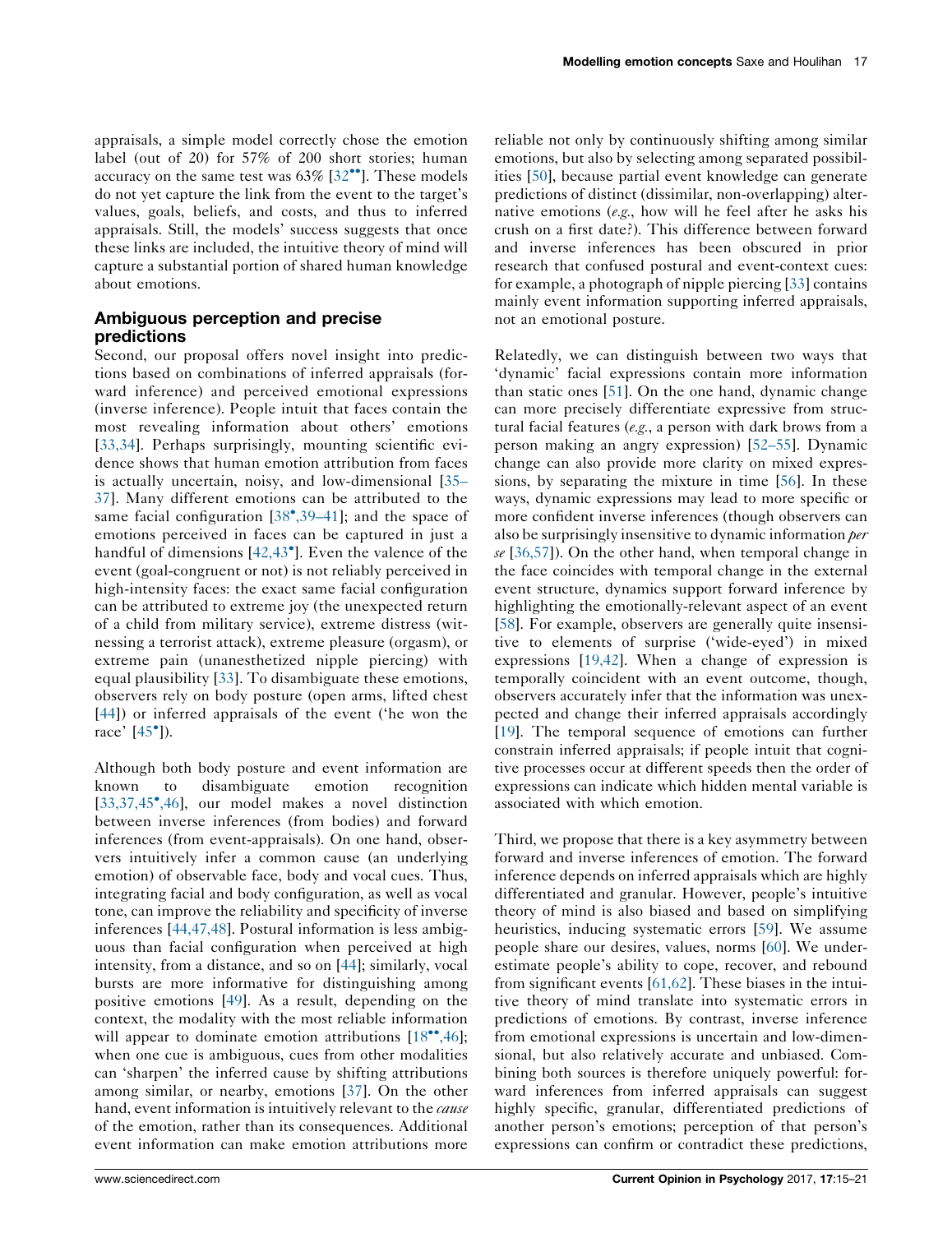allowing for rapid correction within a reduced possibility space.

### Neural representations of fine-grained emotion concepts

Finally, situating emotion concepts within the intuitive theory of mind fits well with recent neuroscientific evidence. Highly-differentiated representations of others' emotions are almost exclusively found in brain regions associated with theory of mind, especially in temporoparietal and medial frontal cortex  $[32^{\bullet\bullet}, 63, 64]$  (Figure 2). These representations are abstract and amodal, generalizing across emotions inferred from stories, events, and expressions  $[32^{\bullet\bullet}, 65]$ . By contrast, perception of emotional expressions, and even integration of those expressions across modalities, depends on distinct brain regions, especially the superior temporal sulcus [[66–70\]](#page-6-0). These

Figure 2

two processes are dissociable in individual differences [\[71–73](#page-6-0)], and in neurodegenerative disorders [\[74](#page-6-0)]. Taken together, these lines of evidence strongly support the link between emotion concepts and the rest of an observer's intuitive theory of mind.

### **Conclusion**

Two lines of scientific research have made substantial progress in parallel, and now stand to make even more progress in concert. On the one hand, formal computational models have begun to capture the core of people's intuitive theory of mind. These models can accurately model inferences over continuous quantitative variables, within abstract hierarchical structures. As of yet, however, these models have made limited progress in the domain of emotion understanding. On the other hand, the conceptual act theory of emotion attribution identifies the



(a) Fine-grained discrimination of others' emotions (20-way classification) from short verbal narratives (in red) depends on the same brain regions that are involved in intuitive reasoning about other minds (green), especially temporo-parietal junction and medial prefrontal cortex. (b) The behavioral confusion matrix for human participants: bright colors show the probability of a human choosing each label, averaged over 10 stories in each of 20 categories. (c) The confusion matrix based on patterns of response in brain regions associated with theory of mind. Adapted with permission from Ref. [[32](#page-5-0)\*].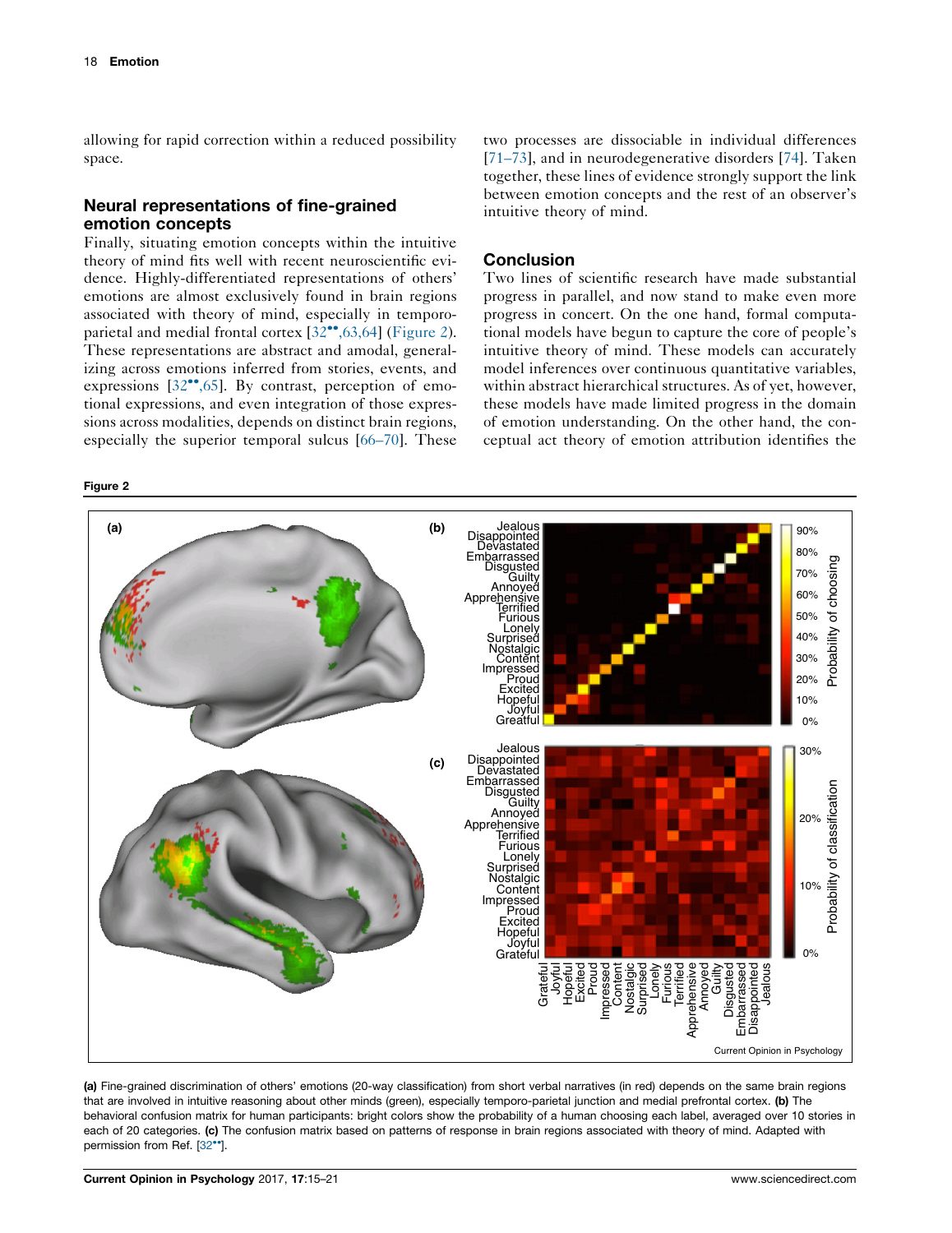<span id="page-4-0"></span>powerful influence of emotion concepts on emotion attribution (though emotion concepts are usually operationalized as words, or labels) [\[75,76\]](#page-6-0). Appraisal theory describes some of the content of shared knowledge about emotional events (though as a hand-picked and manuallycoded list, rather than a generative causal model) [\[31](#page-5-0)]. Using the intuitive theory of mind as a framework to formalize observers' inferences about a target's appraisals offers a powerful tool to capture, and even recreate in a computer [[77\]](#page-6-0), our detailed knowledge of how others feel.

### Conflict of interest statement

Nothing declared.

#### References and recommended reading

Papers of particular interest, published within the period of review, have been highlighted as:

- of special interest
- •• of outstanding interest
- 1.  $\bullet$ Lake BM, Ullman TD, Tenenbaum JB, Gershman SJ: Building machines that learn and think like people. Behav. Brain Sci. 2016:1-101 <http://dx.doi.org/10.1017/S0140525X16001837>.

Comprehensive argument for using computational generative models to build human-like artificial intelligence to address the current major shortcoming of machine learning. Stresses the use of intuitive theories of mind to infer human cognitive processes and proposes machine learning challenges that target specific methodical leaps in service of this aim.

- 2. Barrett LF: The conceptual act theory: a précis. Emot. Rev. 2014, 6:292-297 <http://dx.doi.org/10.1177/1754073914534479>.
- 3. Moors A: Flavors of appraisal theories of emotion. Emot. Rev. 2014, 6:303-307 <http://dx.doi.org/10.1177/1754073914534477>.
- 4. Tracy JL: An evolutionary approach to understanding distinct<br>emotions. Emot. Rev. 2014, 6:308-312 [http://dx.doi.org/10.1177/](http://dx.doi.org/10.1177/1754073914534478) [1754073914534478](http://dx.doi.org/10.1177/1754073914534478).
- 5. Adolphs R: How should neuroscience study emotions? By distinguishing emotion states, concepts, and experiences. Soc. Cogn. Affect. Neurosci. 2016 [http://dx.doi.org/10.1093/scan/](http://dx.doi.org/10.1093/scan/nsw153) [nsw153](http://dx.doi.org/10.1093/scan/nsw153). nsw153–8.
- 6. Zaki J, Williams WC: Interpersonal emotion regulation. Emotion 2013, 13:803-810 <http://dx.doi.org/10.1037/a0033839>.
- 7. Baker CL, Jara-Ettinger J, Saxe R, Tenenbaum JB: Rational quantitative attribution of beliefs, desires, and percepts in human mentalizing. Nat. Hum. Behav. 2017 . (in press) [https://](https://www.nature.com/articles/s41562-017-0064) [www.nature.com/articles/s41562-017-0064](https://www.nature.com/articles/s41562-017-0064).
- 8. Murphy GL, Medin DL: The role of theories in [conceptual](http://refhub.elsevier.com/S2352-250X(17)30028-3/sbref0040) [coherence](http://refhub.elsevier.com/S2352-250X(17)30028-3/sbref0040). Psychol. Rev. 1985, 92:289-316.
- 9. Wellman HM: Making Minds: How Theory of Mind [Develops](http://refhub.elsevier.com/S2352-250X(17)30028-3/sbref0045). Oxford [University](http://refhub.elsevier.com/S2352-250X(17)30028-3/sbref0045) Press; 2014.
- 10. Baker CL, Saxe R, Tenenbaum JB: Action understanding as inverse planning. Cognition 2009, 113:329-349 [http://dx.doi.org/](http://dx.doi.org/10.1016/j.cognition.2009.07.005) [10.1016/j.cognition.2009.07.005.](http://dx.doi.org/10.1016/j.cognition.2009.07.005)
- 11. Jara-Ettinger J, Gweon H, Tenenbaum JB, Schulz LE: Children's understanding of the costs and rewards underlying rational action. Cognition 2015, 140:14-23 [http://dx.doi.org/10.1016/j.](http://dx.doi.org/10.1016/j.cognition.2015.03.006) [cognition.2015.03.006.](http://dx.doi.org/10.1016/j.cognition.2015.03.006)
- 12. Gershman SJ, Gerstenberg T, Baker CL, Cushman FA: Plans, habits, and theory of mind. PLoS One 2016, 11:e0162246-24 [http://dx.doi.org/10.1371/journal.pone.0162246.](http://dx.doi.org/10.1371/journal.pone.0162246)
- 13. Ong DC, Zaki J, Goodman ND: Emotions in lay [explanations](http://refhub.elsevier.com/S2352-250X(17)30028-3/sbref0065) of behavior. CogSci. Austin, TX: [Cognitive](http://refhub.elsevier.com/S2352-250X(17)30028-3/sbref0065) Science Society; 2016, [360-365](http://refhub.elsevier.com/S2352-250X(17)30028-3/sbref0065).
- 14. Böhm G, Pfister H-R: How people explain their own and others' behavior: a theory of lay causal explanations. Front. Psychol. 2015, 6:139 [http://dx.doi.org/10.3389/fpsyg.2015.00139.](http://dx.doi.org/10.3389/fpsyg.2015.00139)
- 15. Harris PL, de Rosnay M, Pons F: [Understanding](http://refhub.elsevier.com/S2352-250X(17)30028-3/sbref0075) emotion. In [Handbook](http://refhub.elsevier.com/S2352-250X(17)30028-3/sbref0075) of Emotions, fourth ed.. Edited by Barrett LF, Lewis M, [Haviland-Jones](http://refhub.elsevier.com/S2352-250X(17)30028-3/sbref0075) JM.New York: Guildford Press; 2016.
- 16. Jara-Ettinger J, Gweon H, Schulz LE, Tenenbaum JB: The naïve .<br>. utility calculus: computational principles underlying commonsense psychology. Trends Cogn. Sci. 2016, 20:589-604 [http://dx.doi.org/10.1016/j.tics.2016.05.011.](http://dx.doi.org/10.1016/j.tics.2016.05.011)

Formal generative Bayesian model of how both children and adults use intuitive theories of others' subjective utility functions to infer the contents of their minds, and employ these inferences as bases for action. Such inferences can be sophisticated and abstract, spanning others' beliefs, desires, preferences, prior knowledge, and character traits.

- 17. Moutoussis M, Fearon P, El-Deredy W, Dolan RJ, Friston KJ: Bayesian inferences about the self (and others): a review. Conscious. Cogn. 2014, 25:67-76 [http://dx.doi.org/10.1016/j.](http://dx.doi.org/10.1016/j.concog.2014.01.009) [concog.2014.01.009](http://dx.doi.org/10.1016/j.concog.2014.01.009).
- 18. Ong DC, Zaki J, Goodman ND: Affective cognition: exploring lay  $\ddot{\phantom{0}}$ theories of emotion. Cognition 2015, 143:141-162 [http://dx.doi.](http://dx.doi.org/10.1016/j.cognition.2015.06.010) [org/10.1016/j.cognition.2015.06.010.](http://dx.doi.org/10.1016/j.cognition.2015.06.010)

Uses a formal intuitive theory of mind to model observer's quantitative predictions of others' emotions (in a lottery context) based on inferred event appraisals, based on emotional expressions, and based on combinations of both sources of information.

- 19. Wu Y, Baker CL, [Tenenbaum](http://refhub.elsevier.com/S2352-250X(17)30028-3/sbref0095) JB: Joint inferences of belief and desire from facial [expressions](http://refhub.elsevier.com/S2352-250X(17)30028-3/sbref0095). CogSci. Austin, TX: Cognitive Science Society; 2014, [1796-1801](http://refhub.elsevier.com/S2352-250X(17)30028-3/sbref0095).
- 20. The weeping Oscar Pistorius and a final question: Has it all been an act? [https://www.washingtonpost.com/news/morning-mix/wp/](https://www.washingtonpost.com/news/morning-mix/wp/2014/10/15/the-weeping-oscar-pistorius-and-a-final-question-has-it-all-been-an-act) [2014/10/15/the-weeping-oscar-pistorius-and-a-final-question-](https://www.washingtonpost.com/news/morning-mix/wp/2014/10/15/the-weeping-oscar-pistorius-and-a-final-question-has-it-all-been-an-act)[has-it-all-been-an-act;](https://www.washingtonpost.com/news/morning-mix/wp/2014/10/15/the-weeping-oscar-pistorius-and-a-final-question-has-it-all-been-an-act) 2014.
- 21. Armstrong K, Semien R, Miller TC, Glass I, Anatomy of Doubt, This American Life. [https://www.thisamericanlife.org/radio-archives/](https://www.thisamericanlife.org/radio-archives/episode/581/anatomy-of-doubt) [episode/581/anatomy-of-doubt](https://www.thisamericanlife.org/radio-archives/episode/581/anatomy-of-doubt); 2016.
- 22. Gergely G, Csibra G: Teleological reasoning in infancy: the naive theory of rational action. Trends Cogn. Sci. 2003, 7:287-292 [http://dx.doi.org/10.1016/S1364-6613\(03\)00128-1](http://dx.doi.org/10.1016/S1364-6613(03)00128-1).
- 23. Skerry AE, Spelke ES: Preverbal infants identify emotional  $\ddot{\phantom{0}}$ reactions that are incongruent with goal outcomes. Cognition 2014, 130:204-216 [http://dx.doi.org/10.1016/j.](http://dx.doi.org/10.1016/j.cognition.2013.11.002) [cognition.2013.11.002.](http://dx.doi.org/10.1016/j.cognition.2013.11.002)

Three elegant experiments provide evidence that 10-month-old infants predict that an agent's emotional reactions will depend on whether the agent's inferred goals are fulfilled or not.

- 24. Repacholi BM, Meltzoff AN, Toub TS, Ruba AL: Infants' generalizations about other people's emotions: foundations<br>for trait-like attributions. Dev. Psychol. 2016, 52:364-378 [http://](http://dx.doi.org/10.1037/dev0000097) [dx.doi.org/10.1037/dev0000097.](http://dx.doi.org/10.1037/dev0000097)
- 25. Ong DC, Asaba M, Gweon H: Young [children](http://refhub.elsevier.com/S2352-250X(17)30028-3/sbref0125) and adults integrate past [expectations](http://refhub.elsevier.com/S2352-250X(17)30028-3/sbref0125) and current outcomes to reason about others' [emotions](http://refhub.elsevier.com/S2352-250X(17)30028-3/sbref0125). CogSci. Austin, TX: Cognitive Science Society; 2016, [135-140.](http://refhub.elsevier.com/S2352-250X(17)30028-3/sbref0125)
- 26. Ronfard S, Harris PL: When will Little Red Riding Hood become scared? Children's attribution of mental states to a story character. Dev. Psychol. 2014, 50:283-292 [http://dx.doi.org/](http://dx.doi.org/10.1037/a0032970) [10.1037/a0032970.](http://dx.doi.org/10.1037/a0032970)
- 27. Ornaghi V, Grazzani I: The relationship between emotionalstate language and emotion understanding: a study with school-age children. Cogn. Emot. 2013, 27:356-366 [http://dx.](http://dx.doi.org/10.1080/02699931.2012.711745) [doi.org/10.1080/02699931.2012.711745.](http://dx.doi.org/10.1080/02699931.2012.711745)
- 28. Nelson JA, de Lucca Freitas LB, O'Brien M, Calkins SD, Leerkes EM, Marcovitch S: Preschool-aged children's understanding of gratitude: relations with emotion and mental state knowledge. Br. J. Dev. Psychol. 2012, 31:42-56 [http://dx.](http://dx.doi.org/10.1111/j.2044-835X.2012.02077.x) [doi.org/10.1111/j.2044-835X.2012.02077.x.](http://dx.doi.org/10.1111/j.2044-835X.2012.02077.x)
- 29. Weimer AA, Sallquist J, Bolnick RR: Young children's emotion comprehension and theory of mind understanding. Early Educ. Dev. 2012, 23:280-301 [http://dx.doi.org/10.1080/](http://dx.doi.org/10.1080/10409289.2010.517694) [10409289.2010.517694](http://dx.doi.org/10.1080/10409289.2010.517694).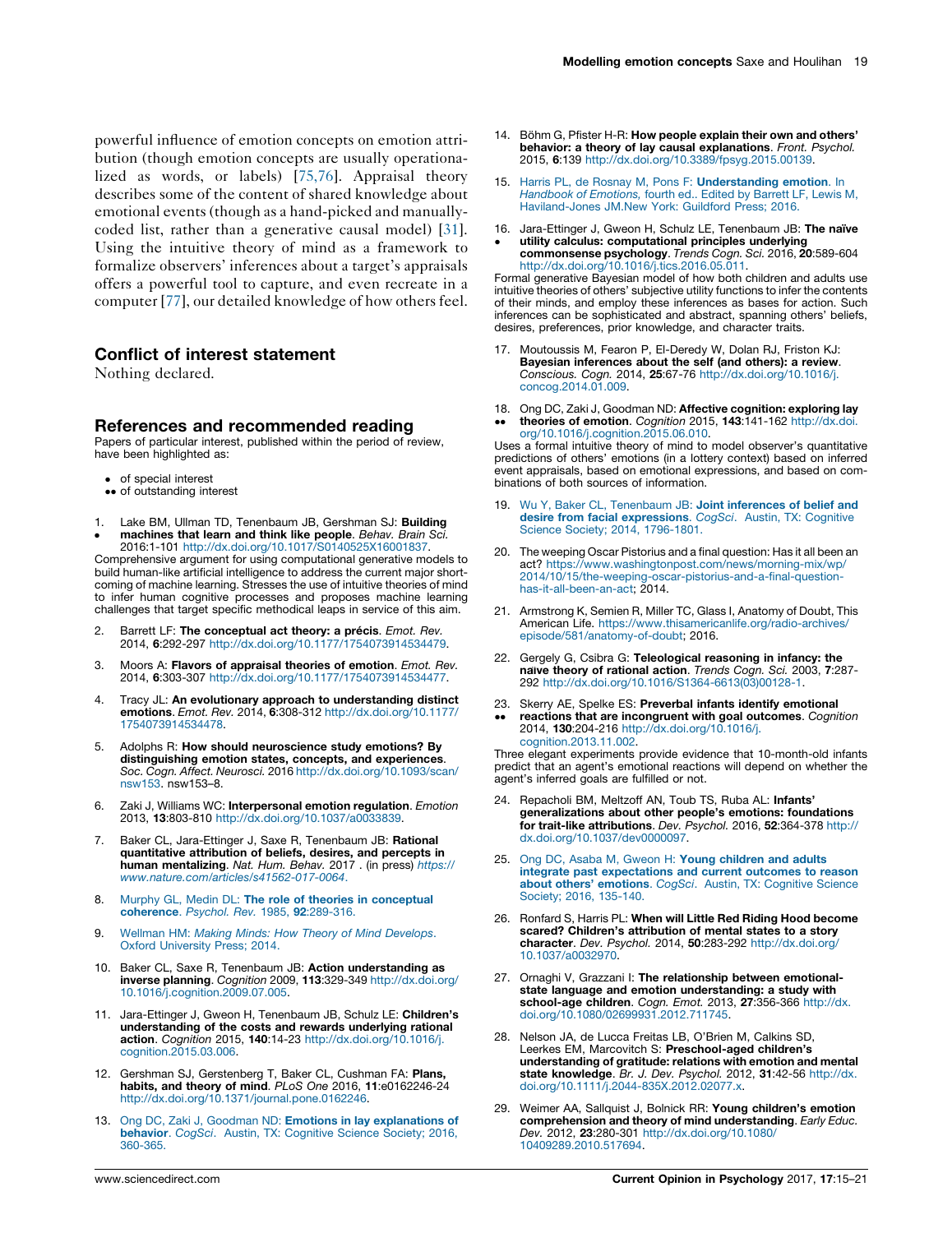- <span id="page-5-0"></span>30. O'Brien M, Miner Weaver J, Nelson JA, Calkins SD, Leerkes EM, Marcovitch S: Longitudinal associations between children's understanding of emotions and theory of mind. Cogn. Emot. 2011, 25:1074-1086 [http://dx.doi.org/10.1080/](http://dx.doi.org/10.1080/02699931.2010.518417) [02699931.2010.518417.](http://dx.doi.org/10.1080/02699931.2010.518417)
- 31. Scherer KR, Meuleman B: Human emotion experiences can be predicted on theoretical grounds: evidence from verbal labeling. PLoS One 2013, 8:e58166-8 [http://dx.doi.org/10.1371/](http://dx.doi.org/10.1371/journal.pone.0058166) [journal.pone.0058166.](http://dx.doi.org/10.1371/journal.pone.0058166)
- 32. Skerry AE, Saxe R: Neural representations of emotion are
- $\bullet\bullet$ organized around abstract event features. Curr. Biol. 2015, 25:1945-1954 <http://dx.doi.org/10.1016/j.cub.2015.06.009>.

Fine-grained emotion distinctions (20-way classification) were measured behaviorally and neurally in human observers. Information relevant to these distinctions was present in brain regions involved in intuitive theory of mind. Both behavioral and neural representations were well captured by a high-dimensional space of abstract event features.

- 33. Aviezer H, Trope Y, Todorov A: Body cues, not facial expressions, discriminate between intense positive and negative emotions. Science 2012, 338:1225-1229 [http://dx.doi.](http://dx.doi.org/10.1126/science.1224313) [org/10.1126/science.1224313.](http://dx.doi.org/10.1126/science.1224313)
- 34. Bonnefon J-F, Hopfensitz A, De Neys W: The modular nature of trustworthiness detection. J. Exp. Psychol. Gen. 2013, 142:143- 150 <http://dx.doi.org/10.1037/a0028930>.
- 35. Russell JA: A [sceptical](http://refhub.elsevier.com/S2352-250X(17)30028-3/sbref0175) look at faces as emotion signals. In The Expression of Emotion: [Philosophical,](http://refhub.elsevier.com/S2352-250X(17)30028-3/sbref0175) Psychological and Legal [Perspectives.](http://refhub.elsevier.com/S2352-250X(17)30028-3/sbref0175) Edited by Abell C, Smith J. Cambridge: Cambridge University Press; [2016:157-172](http://refhub.elsevier.com/S2352-250X(17)30028-3/sbref0175).
- 36. Bartlett MS, Littlewort GC, Frank MG, Lee K: Automatic decoding **of facial movements reveals deceptive pain expressions**. *Curr.*<br>*Biol. 2*014, **24**:738-743 [http://dx.doi.org/10.1016/j.](http://dx.doi.org/10.1016/j.cub.2014.02.009) [cub.2014.02.009](http://dx.doi.org/10.1016/j.cub.2014.02.009).
- 37. Hassin RR, Aviezer H, Bentin S: Inherently ambiguous: facial expressions of emotions, in context. Emot. Rev. 2013, 5:60-65 [http://dx.doi.org/10.1177/1754073912451331.](http://dx.doi.org/10.1177/1754073912451331)
- 38. Wenzler S, Levine S, van Dick R, Oertel-Knöchel V, Aviezer H: Beyond pleasure and pain: facial expression ambiguity in
- $\bullet$ adults and children during intense situations. Emotion 2016, 16:807-814 [http://dx.doi.org/10.1037/emo0000185.](http://dx.doi.org/10.1037/emo0000185) A replication and extention of Aviezer et al. [33], finding that observers

cannot discriminate high intensity positive versus negative emotions, based on naturally occurring facial expressions.

- 39. Aviezer H, Messinger DS, Zangvil S, Mattson WI, Gangi DN, Todorov A: Thrill of victory or agony of defeat? Perceivers fail to utilize information in facial movements. Emotion 2015, 15:791- 797 [http://dx.doi.org/10.1037/emo0000073.](http://dx.doi.org/10.1037/emo0000073)
- 40. Widen SC, Russell JA: Differentiation in preschooler's categories of emotion. Emotion 2010, 10:651-661 [http://dx.doi.](http://dx.doi.org/10.1037/a0019005) [org/10.1037/a0019005](http://dx.doi.org/10.1037/a0019005).
- 41. Russell JA, Suzuki N, Ishida N: Canadian, Greek, and Japanese freely produced emotion labels for facial expressions. Motiv. Emot. 1993, 17:337-351 [http://dx.doi.org/10.1007/BF00992324.](http://dx.doi.org/10.1007/BF00992324)
- 42. Mehu M, Scherer KR: Emotion categories and dimensions in the facial communication of affect: an integrated approach. Emotion 2015, 15:798-811 <http://dx.doi.org/10.1037/a0039416>.
- 43. Dobs K, Bülthoff I, Breidt M, Vuong QC, Curio C, Schultz J:
- $\bullet$ Quantifying human sensitivity to spatio-temporal information in dynamic faces. Vis. Res. 2014, 100:78-87 [http://dx.doi.org/](http://dx.doi.org/10.1016/j.visres.2014.04.009) [10.1016/j.visres.2014.04.009](http://dx.doi.org/10.1016/j.visres.2014.04.009).

Systematic manipulation of spatio-temporal information in dynamic faces found that people used sparse cues to process facial motion and gave noisy similarity ratings, but were highly sensitive to deviations from natural motion dynamics.

- Martinez L, Falvello VB, Aviezer H, Todorov A: Contributions of facial expressions and body language to the rapid perception of dynamic emotions. Cogn. Emot. 2015, 30:939-952 [http://dx.](http://dx.doi.org/10.1080/02699931.2015.1035229) [doi.org/10.1080/02699931.2015.1035229](http://dx.doi.org/10.1080/02699931.2015.1035229).
- 45. Kayyal M, Widen S, Russell JA: Context is more powerful than  $\bullet$ we think: contextual cues override facial cues even for valence. Emotion 2015, 15:287-291 [http://dx.doi.org/10.1037/](http://dx.doi.org/10.1037/emo0000032) [emo0000032.](http://dx.doi.org/10.1037/emo0000032)

Observers viewed real photographs of Olympic athletes at the moment of winning or losing their event, and were given either correct or misleading information about the context. Verbal descriptions of the event dominated the facial expression in determining the attributed emotion.

- 46. Zaki J: Cue integration: a common framework for social cognition and physical perception. Perspect. Psychol. Sci. 2013, 8:296-312 <http://dx.doi.org/10.1177/1745691613475454>.
- 47. de Gelder B, de Borst AW, Watson R: The perception of emotion in body expressions. WIREs Cogn. Sci. 2015, 6:149-158 [http://](http://dx.doi.org/10.1002/wcs.1335) [dx.doi.org/10.1002/wcs.1335](http://dx.doi.org/10.1002/wcs.1335).
- 48. Schlegel K, Grandjean D, Scherer KR: Emotion recognition: unidimensional ability or a set of modality- and emotionspecific skills? Pers. Individ. Differ. 2012, 53:16-21 [http://dx.doi.](http://dx.doi.org/10.1016/j.paid.2012.01.026) [org/10.1016/j.paid.2012.01.026](http://dx.doi.org/10.1016/j.paid.2012.01.026).
- 49. Simon-Thomas ER, Keltner DJ, Sauter D, Sinicropi-Yao L, Abramson A: The voice conveys specific emotions: evidence from vocal burst displays. Emotion 2009, 9:838-846 [http://dx.](http://dx.doi.org/10.1037/a0017810) [doi.org/10.1037/a0017810.](http://dx.doi.org/10.1037/a0017810)
- 50. Ma WJ, Zhou X, Ross LA, Foxe JJ, Parra LC: Lip-reading aids word recognition most in moderate noise: a Bayesian explanation using high-dimensional feature space. PLoS One 2009, 4:e4638-14 [http://dx.doi.org/10.1371/journal.](http://dx.doi.org/10.1371/journal.pone.0004638) [pone.0004638](http://dx.doi.org/10.1371/journal.pone.0004638).
- 51. Krumhuber EG, Scherer KR: The look of fear from the eyes varies with the dynamic sequence of facial actions. Swiss J. Psychol. 2016, 75:5-14 [http://dx.doi.org/10.1024/1421-0185/](http://dx.doi.org/10.1024/1421-0185/a000166) [a000166](http://dx.doi.org/10.1024/1421-0185/a000166).
- 52. Hehman E, Flake JK, Freeman JB: Static and dynamic facial cues differentially affect the consistency of social evaluations. Pers. Soc. Psychol. Bull. 2015, 41:1123-1134 [http://dx.doi.org/](http://dx.doi.org/10.1177/0146167215591495) [10.1177/0146167215591495.](http://dx.doi.org/10.1177/0146167215591495)
- 53. Todorov A, Olivola CY, Dotsch R, Mende-Siedlecki P: Social attributions from faces: determinants, consequences, accuracy, and functional significance. Annu. Rev. Psychol. 2015, 66:519-545 [http://dx.doi.org/10.1146/annurev-psych-](http://dx.doi.org/10.1146/annurev-psych-113011-143831)[113011-143831.](http://dx.doi.org/10.1146/annurev-psych-113011-143831)
- 54. Todorov A, Porter JM: Misleading first impressions. Psychol. Sci. 2014, 25:1404-1417 [http://dx.doi.org/10.1177/](http://dx.doi.org/10.1177/0956797614532474) [0956797614532474.](http://dx.doi.org/10.1177/0956797614532474)
- 55. Goren A, Todorov A: Two faces are better than one: eliminating false trait associations with faces. Soc. Cogn. 2009, 27:222-248 [http://dx.doi.org/10.1521/soco.2009.27.2.222.](http://dx.doi.org/10.1521/soco.2009.27.2.222)
- 56. Jack RE, Garrod OGB, Schyns PG: Dynamic facial expressions of emotion transmit an evolving hierarchy of signals over time. Curr. Biol. 2014, 24:187-192 [http://dx.doi.org/10.1016/j.](http://dx.doi.org/10.1016/j.cub.2013.11.064) [cub.2013.11.064.](http://dx.doi.org/10.1016/j.cub.2013.11.064)
- 57. Widen SC, Russell JA: Do dynamic facial expressions convey emotions to children better than do static ones? J. Cogn. Dev. 2015, 16:802-811 [http://dx.doi.org/10.1080/](http://dx.doi.org/10.1080/15248372.2014.916295) [15248372.2014.916295](http://dx.doi.org/10.1080/15248372.2014.916295).
- 58. Mumenthaler C, Sander D: Automatic integration of social information in emotion recognition. J. Exp. Psychol. Gen. 2015, 144:392-399 <http://dx.doi.org/10.1037/xge0000059>.
- 59. Saxe R: **Against simulation: the argument from error**. Trends<br>Cogn. Sci. 2005, 9:174-179 [http://dx.doi.org/10.1016/j.](http://dx.doi.org/10.1016/j.tics.2005.01.012) [tics.2005.01.012.](http://dx.doi.org/10.1016/j.tics.2005.01.012)
- 60. Coleman MD: Emotion and the false consensus effect. Curr. Psychol. 2016:1-7 [http://dx.doi.org/10.1007/s12144-016-9489-0.](http://dx.doi.org/10.1007/s12144-016-9489-0)
- 61. Miloyan B, Suddendorf T: Feelings of the future. Trends Cogn. Sci. 2015, 19:196-200 [http://dx.doi.org/10.1016/j.](http://dx.doi.org/10.1016/j.tics.2015.01.008) [tics.2015.01.008.](http://dx.doi.org/10.1016/j.tics.2015.01.008)
- 62. Cooney G, Gilbert DT, Wilson TD: The unforeseen costs of extraordinary experience. Psychol. Sci. 2014, 25:2259-2265 [http://dx.doi.org/10.1177/0956797614551372.](http://dx.doi.org/10.1177/0956797614551372)
- Sebastian CL, Fontaine NMG, Bird G, Blakemore S-J, De Brito SA, McCrory EJP et al.: Neural processing associated with cognitive and affective theory of mind in adolescents and adults. Soc. Cogn. Affect. Neurosci. 2012, 7:53-63 [http://dx.doi.](http://dx.doi.org/10.1093/scan/nsr023) [org/10.1093/scan/nsr023.](http://dx.doi.org/10.1093/scan/nsr023)